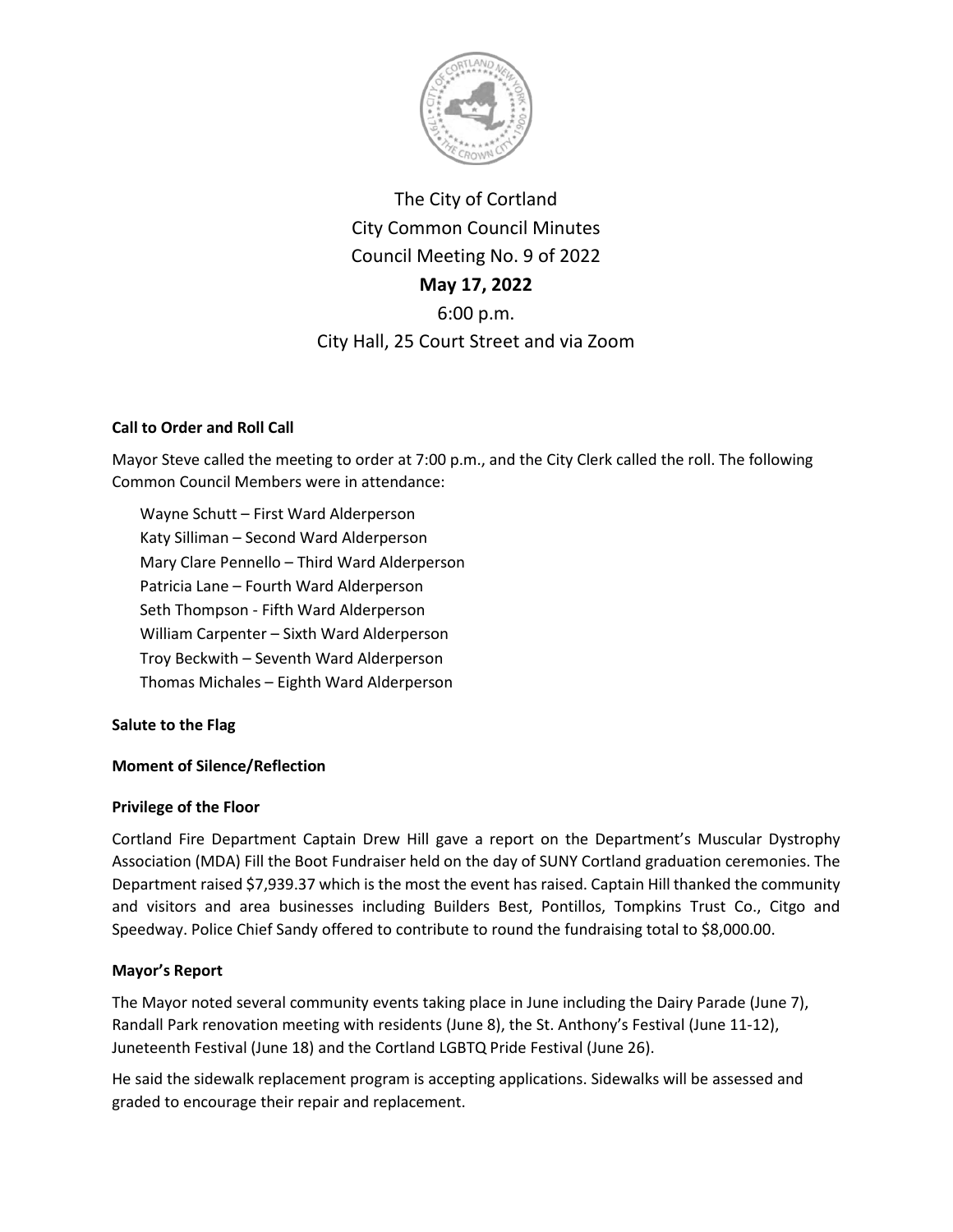The Mayor reported that Downtown Revitalization Initiative (DRI) bids had been received and that a vetting process is being conducted. He asked the Common Council to reschedule the June 21, 2022 meeting for June 14, 2022 to expedite the award process. The Common Council later agreed to reschedule the meeting as requested.

### **Ward Reports**

- Ward 1: Council Member Schutt said he received complaints about vehicle speed and thanked the Police Department for their response. He said the City will put up solar powered flashing stop signs in problem areas. Mr. Schutt also said that residents have commented to him that the City is looking better, and that they noted yard waste pick up and trash enforcement as examples.
- Ward 2: Council Member Silliman indicated that she is looking forward to working with Council Member Lane on the Town and Gown Ad Hoc Committee. She noted that the Department of Public Works (DPW) replaced a traffic light on Court Street and picked up brush. She asked if there is a tip line for bad sidewalks and hazards. She also noted a trip hazard on Graham Avenue that is being addressed by the owner. The Mayor indicated that a reporting process is available on the City website. Ms. Silliman said she received correspondence from two constituents opposed to proposed changes in the retiree health insurance program. She also said that that income properties should not be eligible for reimbursement for sidewalk repairs under the program the Common Council approved.
- Ward 3: Council Member Pennello said she heard compliments from people that the City is in better shape.
- Ward 4: Council Member Lane said she received correspondence from two retirees who do not want changes to the retiree health insurance program to be made. She said she received a complaint about a house on Broadway which she is looking into. She also said she received questions about when the crosswalk near Barry School would be repainted. The Mayor replied that it will be done this week. Ms. Lane also said that that income properties should not be eligible for reimbursement for sidewalk repairs under the program the Common Council approved.
- Ward 5: Council Member Thompson
- Ward 6: Council Member Carpenter
- Ward 7: Council Member Beckwith
- Ward 8: Council Member Michales

### **Finance Report**

### **Approval of the Minutes**

The minutes of May 3, 2022 were approved.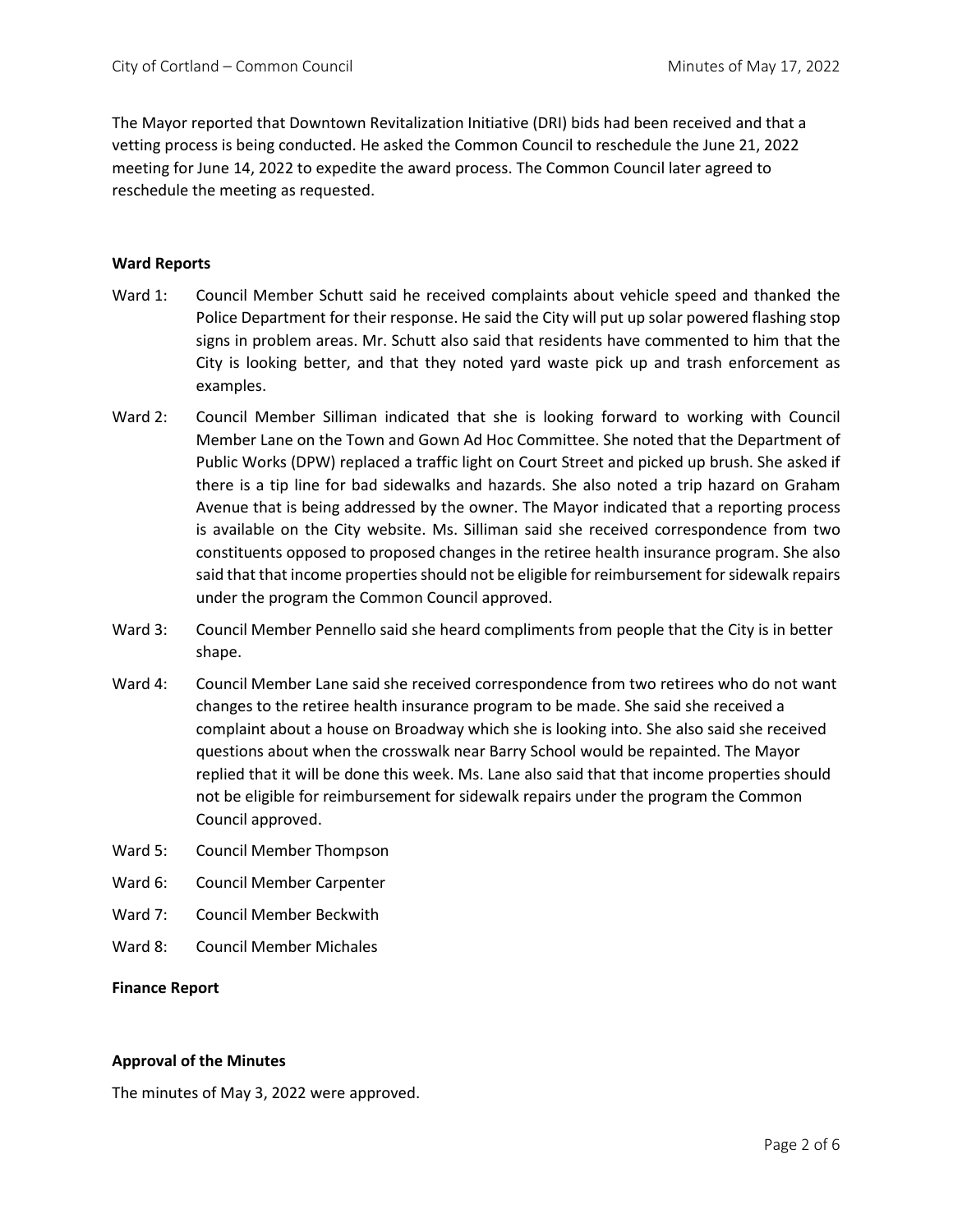|           | Motioned by: Council Member Beckwith  |
|-----------|---------------------------------------|
|           | Seconded by: Council Member Carpenter |
| Approved: | $Aves - 8$                            |
|           | Nays $-0$                             |

## **Resolution No. 87 of 2022 Approve Special Event and Related Permits for Juneteenth Festival**

RESOLVED, that the Common Council does hereby approve a Special Event Permit, a Sound Device Permit without fee, and an Operating Permit for the Juneteenth Festival to be held on June 18, 2022.

|           | Motioned by: Council Member Carpenter |
|-----------|---------------------------------------|
|           | Seconded by: Council Member Silliman  |
| Approved: | Aves – $8$                            |
|           | $Nays - 0$                            |

# **Resolution No. 88 of 2022 Approve Special Event and Related Permits for Cortland LGBTQ Pride Festival**

RESOLVED, that the Common Council does hereby approve a Special Event Permit, a Sound Device Permit without fee, and an Operating Permit for the Cortland LGBTQ Pride Festival to be held from Noon to 3:00 p.m. on June 26, 2022.

|           | Motioned by: Council Member Lane   |
|-----------|------------------------------------|
|           | Seconded by: Council Member Schutt |
| Approved: | $Aves - 8$                         |
|           | $Nays - 0$                         |

## **Resolution No. 89 of 2022 Approve Special Event and Related Permits for Arts Off Main**

RESOLVED, that the Common Council does hereby approve a Special Event Permit, a Sound Device Permit without fee, and an Operating Permit for the Arts Off Main Festival to be held from 10:00 a.m. to 4:00 p.m. on August 6, 2022.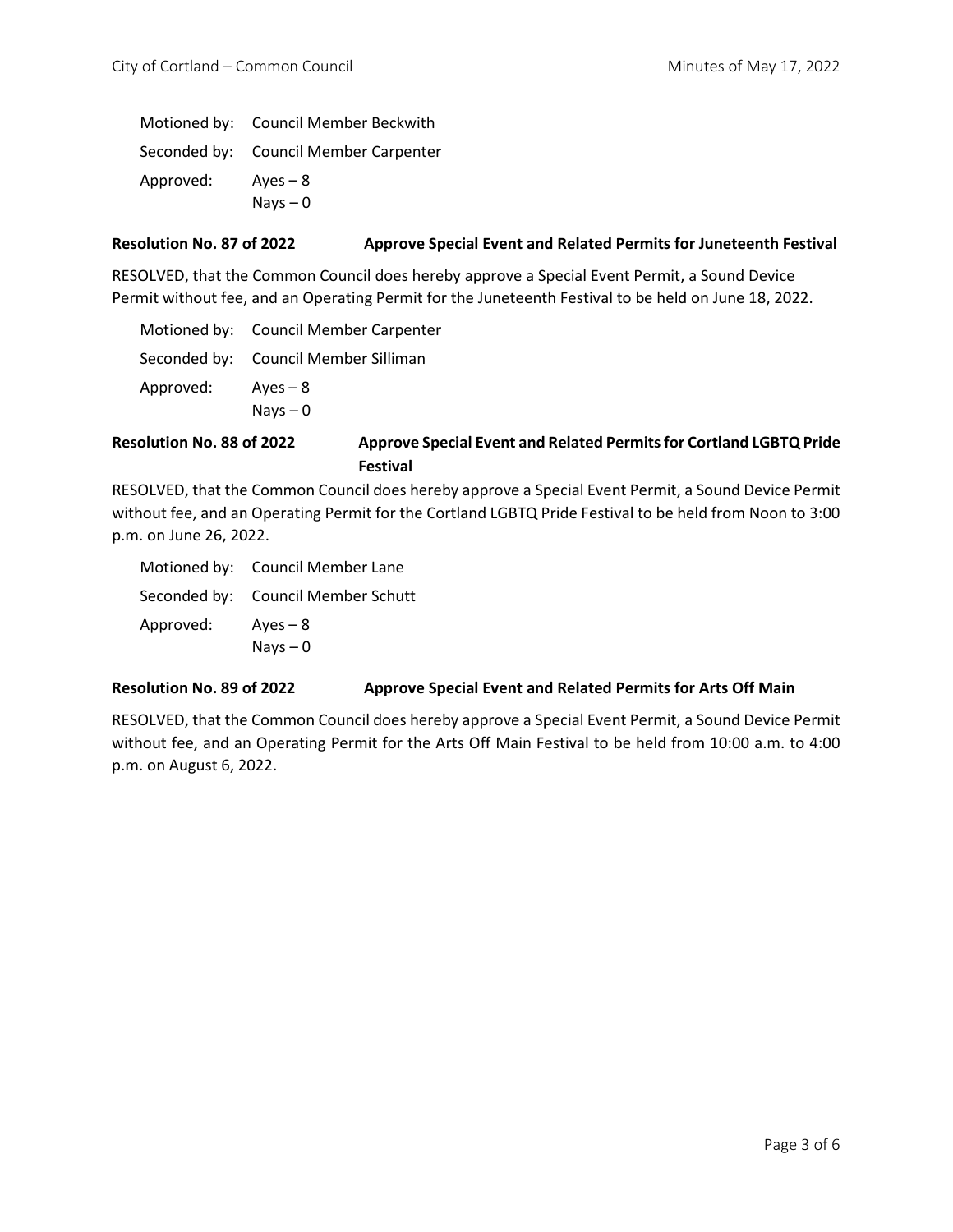Motioned by: Council Member Schutt Seconded by: Council Member Pennello Approved: Ayes – 8 Nays – 0

## **Resolution No. 90 of 2022 Cancel June 7, 2022 Common Council Meeting**

RESOLVED, that the Common Council does hereby cancel its meeting scheduled for June 7, 2022 so that the Mayor and members of the Common Council may participate in the Dairy Parade and/or show their support for the dairy industry by attending the parade.

|             | Motioned by: Council Member Schutt                                                                          |
|-------------|-------------------------------------------------------------------------------------------------------------|
|             | Seconded by: Council Member Carpenter                                                                       |
| Discussion: | The Common Council also agreed to move the Council meeting scheduled for June<br>21, 2022 to June 14, 2022. |
| Approved:   | $Aves - 8$<br>Nays $-0$                                                                                     |

## **Resolution No. 91 of 2022 Appoint Member to Cortland Housing Authority Board**

RESOLVED, that Merle McKown is hereby reappointed to the Cortland Housing Authority Board for a term beginning June 1, 2022 and expiring December 31, 2026.

|           | Motioned by: Council Member Pennello  |
|-----------|---------------------------------------|
|           | Seconded by: Council Member Carpenter |
| Approved: | $Aves - 8$                            |
|           | $Nays - 0$                            |

**Resolution No. 92 of 2022 Authorize Agreement to Supersede Previously Approved Option Agreement to Evaluate Feasibility of a Solar Energy Production Facility at 136 South Pendleton Street**

RESOLVED, that the Mayor is hereby authorized to enter into an Option Agreement on behalf of the City of Cortland with Davis Hill Development, LLC for a period of six (6) months, in exchange for an extension fee in the amount of \$250.00 to allow for the continuation of evaluating the feasibility of a solar energy production site at 136 South Pendleton Street; AND BE IT FURTHER

RESOLVED, that this agreement shall supersede any previously executed agreement between the City of Cortland and Davis Hill Development, LLC, whereby making the terms of any such previously executed agreement null, void, and unenforceable; AND BE IT FURTHER

RESOLVED, that this agreement shall not constitute a lease agreement between the parties and does not confer any landlord/tenant relationship between the City of Cortland and Davis Hill Development, LLC, and any future extensions shall require an additional agreement subject to Council approval.

Motioned by: Council Member Silliman Seconded by: Council Member Michales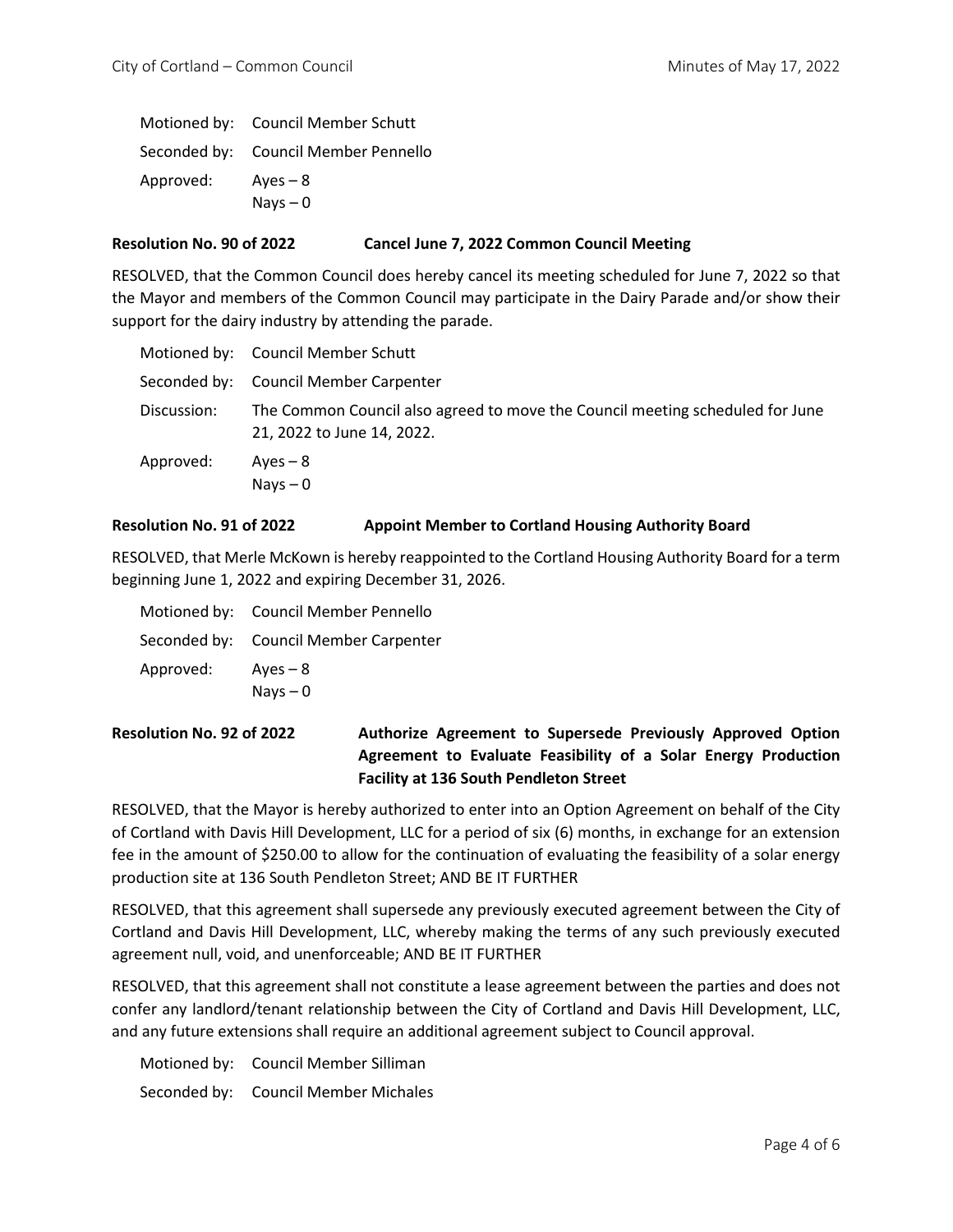Discussion: The mayor explained that the property is not able to be developed due to its environmental status, but that solar panels could be installed without damaging the environmental liner. The Mayor said he would ask the Council for approval for additional stages of work.

Approved: Ayes – 8

 $Nays - 0$ 

# **Resolution No. 93 of 2022 Authorize Administrative Contract for 2021 New York Main Street Anchor Grant**

RESOLVED, that the City authorizes the Mayor to enter into a contract with Thoma Development Consultants to administer the City's 2021 New York Main Street Anchor Grant, pending formal approval from the New York State Office of Community Renewal.

|             | Motioned by: Council Member Silliman |
|-------------|--------------------------------------|
|             | Seconded by: Council Member Pennello |
| Discussion: |                                      |
| Approved:   | $Aves - 8$                           |
|             | $Nays - 0$                           |

## **Discussion Items**

### **Discussion Item No. 1 Local Law Regarding Vermin/Nuisance Animal Removal**

A public hearing will be held at the June 14, 2022 Common Council meeting on a local law to update the City Code for the City to reimburse residents 50% of costs for removal of woodchucks and other nuisance animals and vermin.

### **Discussion Item No. 2 Parker School Ad Hoc Planning Committee**

A meeting is scheduled for May 23, 2022 among principle members to discuss skills that are needed in bringing additional community members onto the committee.

### **Discussion Item No. 3 Trash and Recycling Ad Hoc Advisory Committee**

Mr. Thompson reported that the committee met to review options and will gather constituent feedback.

### **Adjournment**

The meeting was adjourned at 7:06 p.m. on motion of Council Member Schutt, seconded by Council Member Carpenter, and approved by a vote of 8-0.

**I, ANDREW T. JEWETT, CITY CLERK FOR THE CITY OF CORTLAND, NEW YORK, DO HEREBY CERTIFY THAT SAID RESOLUTIONS WERE ADOPTED BY THE COMMON COUNCIL AT A REGULAR MEETING OF THE COMMON COUNCIL OF THE CITY OF CORTLAND, HELD ON THE 17TH DAY IN MAY, 2022. I FURTHER CERTIFY THE FOREGOING RESOLUTIONS WERE PRESENTED TO THE MAYOR IN THE TIME REQUIRED FOR HIS CONCURRENCE IN ADOPTION OR REJECTION BY VETO POWER.**